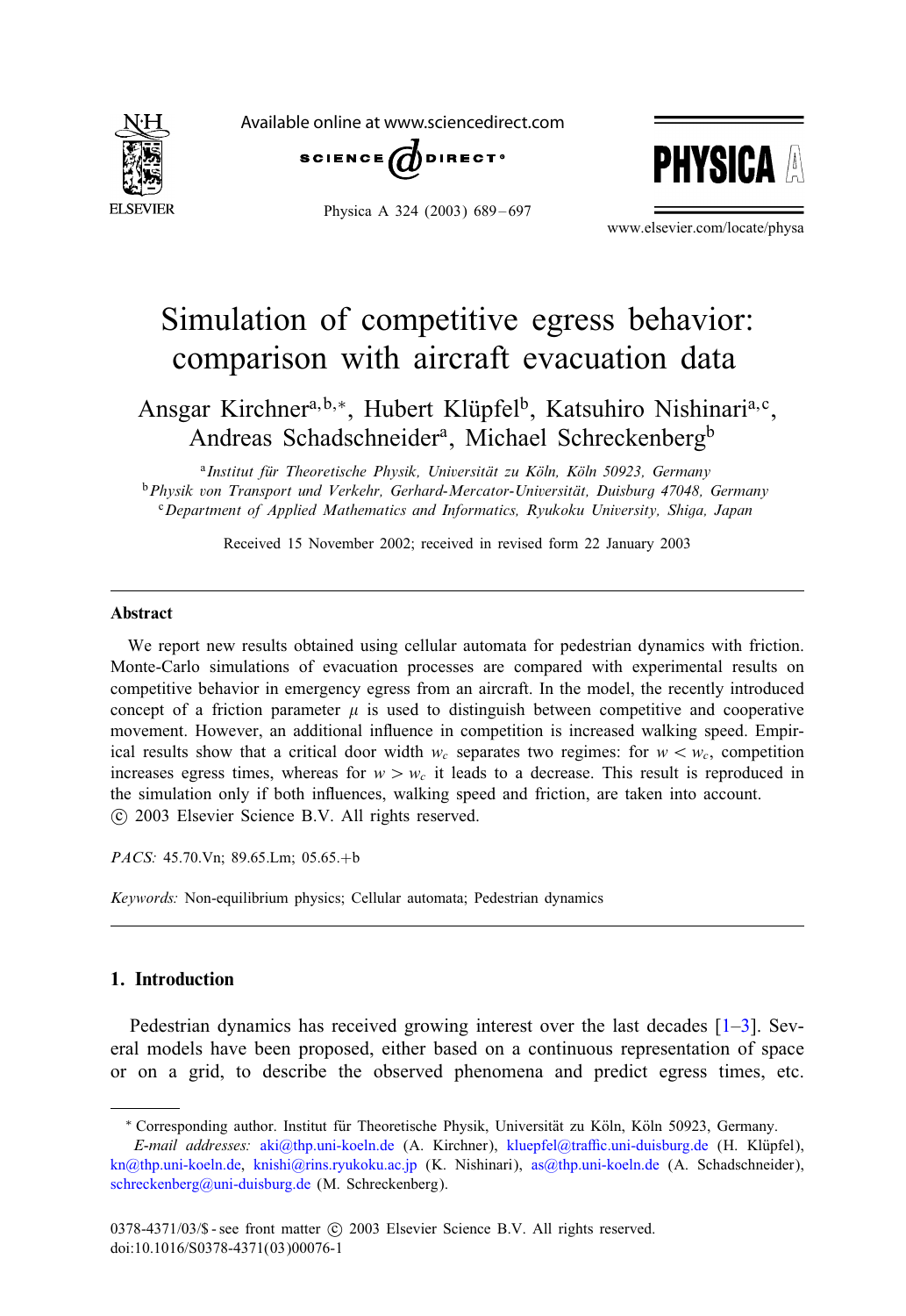[\[4](#page-7-0)[–8\]](#page-8-0). Cellular automata, which belong to the grid-based models, are successfully applied in road traffic simulations and well understood theoretically  $[2,3,9]$  $[2,3,9]$ . Furthermore, they are—by construction—well suited for large-scale simulations. Nevertheless, they are based on assumptions which obviously deviate from reality with respect to the degrees of freedom pedestrians have. Therefore, these assumptions have to be justified. One way to do this is to show that the model sufficiently reproduces and predicts measurable quantities. One step in this direction is presented in this paper.

Evacuations and panics have been studied in Ref. [\[10\]](#page-8-0) by computer simulations of the social-force model. In contrast to our approach (see Section 2), pedestrians interact via repulsive forces in this continuum model. Empirical results in the field of pedestrian dynamics in egress situations can be found in Refs. [\[11–13\]](#page-8-0).

Experimental studies [\[14\]](#page-8-0) show that the egress times from an aircraft depend sensitively on the door width as well as on the motivation of the evacuees. The latter is described by the labels *competitive* and *non-competitive*. For a narrow door, *non-competitive* behavior is superior. However, for a wider door, the opposite holds. The experimental setting and results will be described and compared to simulation results in Section [3.](#page-4-0) But first, we will briefly review the fundamental characteristics of the model in the next section.

## 2. Review of model characteristics

#### *2.1. Basic principles*

The model used here is a cellular automaton (CA) where space is discretized into cells of size 40 cm  $\times$  40 cm which can either be empty or occupied by one pedestrian (*hard core exclusion*). Each pedestrian can move to one of its unoccupied next-neighbor cells  $(i, j)$  at each discrete timestep  $t \to t+1$  according to certain transition probabilities  $p_{ij}$ . These probabilities are given by the interaction with a so-called *floor field* [\[6](#page-7-0)[,15,16\]](#page-8-0). A movement is only possible to one of the four nearest-neighbour cells.

For the case of the evacuation processes considered here, the (static) floor field S describes the shortest distance to an exit door measured in steps, i.e., number of lattice sites that have to be transgressed to reach the exit. The field strength  $S_{ii}$  is thus inversely proportional to the distance from the door measured using a Manhattan metric, i.e.,  $S_{ii}$  increases in the direction of the door.

Other phenomena, like lane formation or herding, that are based on a long-range interactions between pedestrians can be taken into account by a dynamically varying floor field  $D$  [\[6,](#page-7-0)[15,16\]](#page-8-0). However, for the simulations presented here, such aspects can be neglected and only the static floor field  $S$  is used.

Also the matrix of preference, introduced in Ref. [\[6\]](#page-7-0) to simplify the description of an inhomogeneous system (e.g., pedestrians with different desired walking directions) is not necessary for the present case. It is assumed that all evacuees want to move towards the exit. All information about its location and the desired speed is obtained via the (static) floor field and the coupling to it.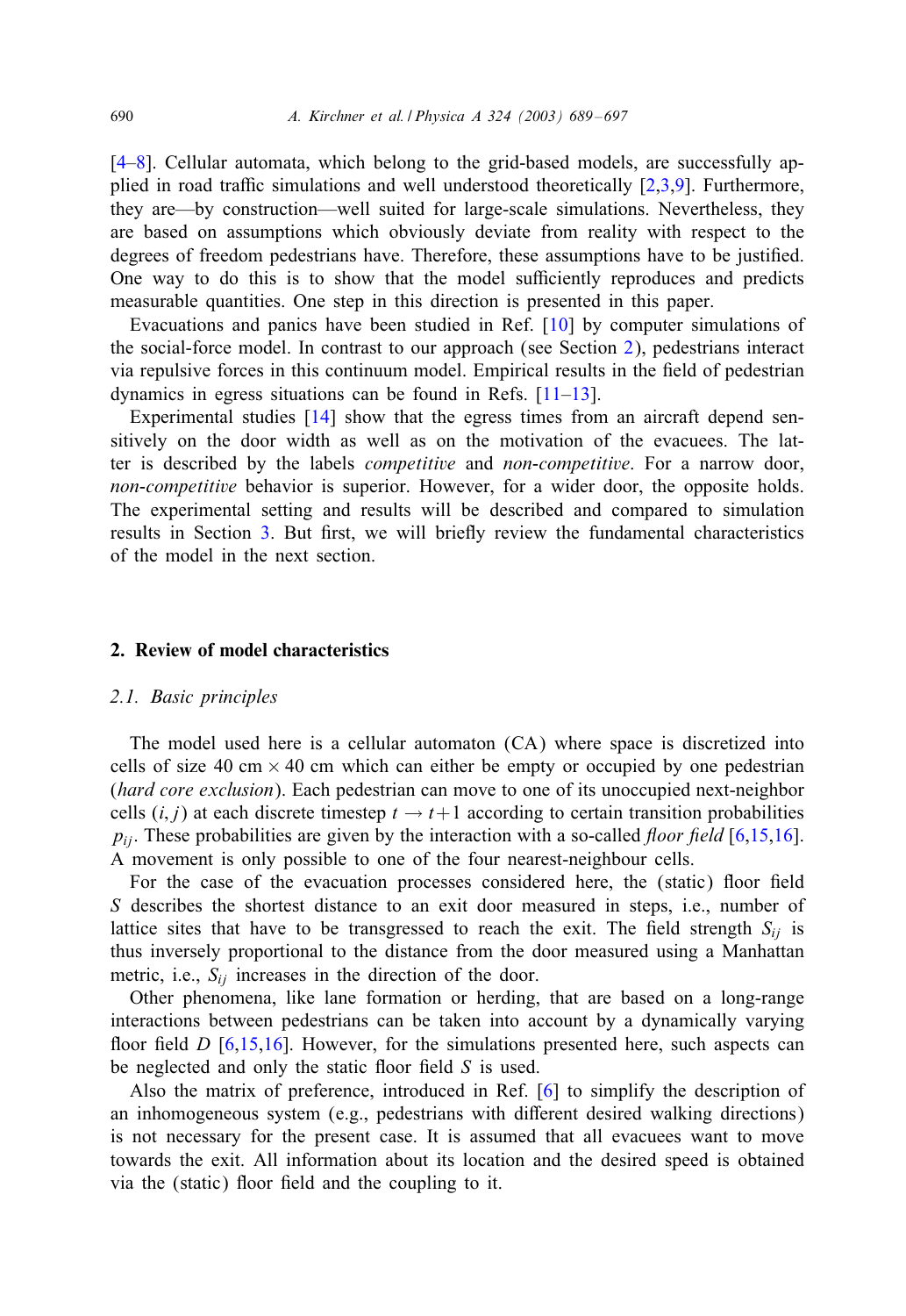## *2.2. Update rules*

The update rules of the model including the interaction with the floor field can be summarized as follows  $[6,15]$  $[6,15]$ :

(1) For each pedestrian, the transition probabilities  $p_{ij}$  for a move to an unoccupied neighbor cell  $(i, j)$  (including the origin cell, corresponding to no motion) are determined:

$$
p_{ij} = N\xi_{ij}(1 - n_{ij}) \exp(k_s S_{ij})
$$
\n(1)

:

with the occupation number  $n_{ii} = 0, 1$ , the obstacle number

$$
\xi_{ij} = \begin{cases} 0 & \text{for forbidden cells, e.g., walls,} \\ 1 & \text{else} \end{cases}
$$

a sensitivity parameter  $k_s \in [0, \infty)$ , and the normalization

$$
N = \left[\sum_{(i,j)} \xi_{ij} (1 - n_{ij}) \exp(k_s S_{ij})\right]^{-1}
$$

- (2) Each pedestrian chooses a target cell based on the transition probabilities  $p_{ii}$ determined by (1).
- (3) Con8icts arising by two or more pedestrians attempting to move to the same target cell are resolved by a probabilistic method. The pedestrians which are allowed to move execute their step. The explicit procedure of conflict resolution will be described below. Here also the friction parameter will be introduced.

The above rules are applied to all pedestrians at the same time (parallel update). This introduces a time-scale of about 0.3 s/timestep [\[6\]](#page-7-0). The velocity of  $v_{\text{max}}=1$  corresponds to an empirical maximum velocity of  $1.3 \text{ m/s}$ .

# 2.3. Conflict resolution and friction

Due to the use of parallel dynamics it is possible that two or more particles choose the same destination cell in Step 3 of the update procedure. Such situations are called conflicts. To describe the dynamics of such situations in a quantitative way, we have extended the basic model described above by the *friction parameter*  $\mu \in [0, 1]$ . As shown in Refs.  $[16,17]$ , the introduction of this parameter allows to describe clogging and stucking effects between the pedestrians in a proper way. In a conflict the movement of *all* involved particles is denied with probability  $\mu$ , i.e., all pedestrians remain at their site (see Fig. [1\)](#page-3-0). Therefore, one of the individuals is allowed to move to the desired cell with probability  $1 - \mu$ . The pedestrian which actually moves is then chosen randomly with equal probability. As we will see, this local effect can have a strong influence on macroscopic quantities like flow and evacuation time.

<sup>&</sup>lt;sup>1</sup> Note that the occupation number of the origin cell is also set to 0.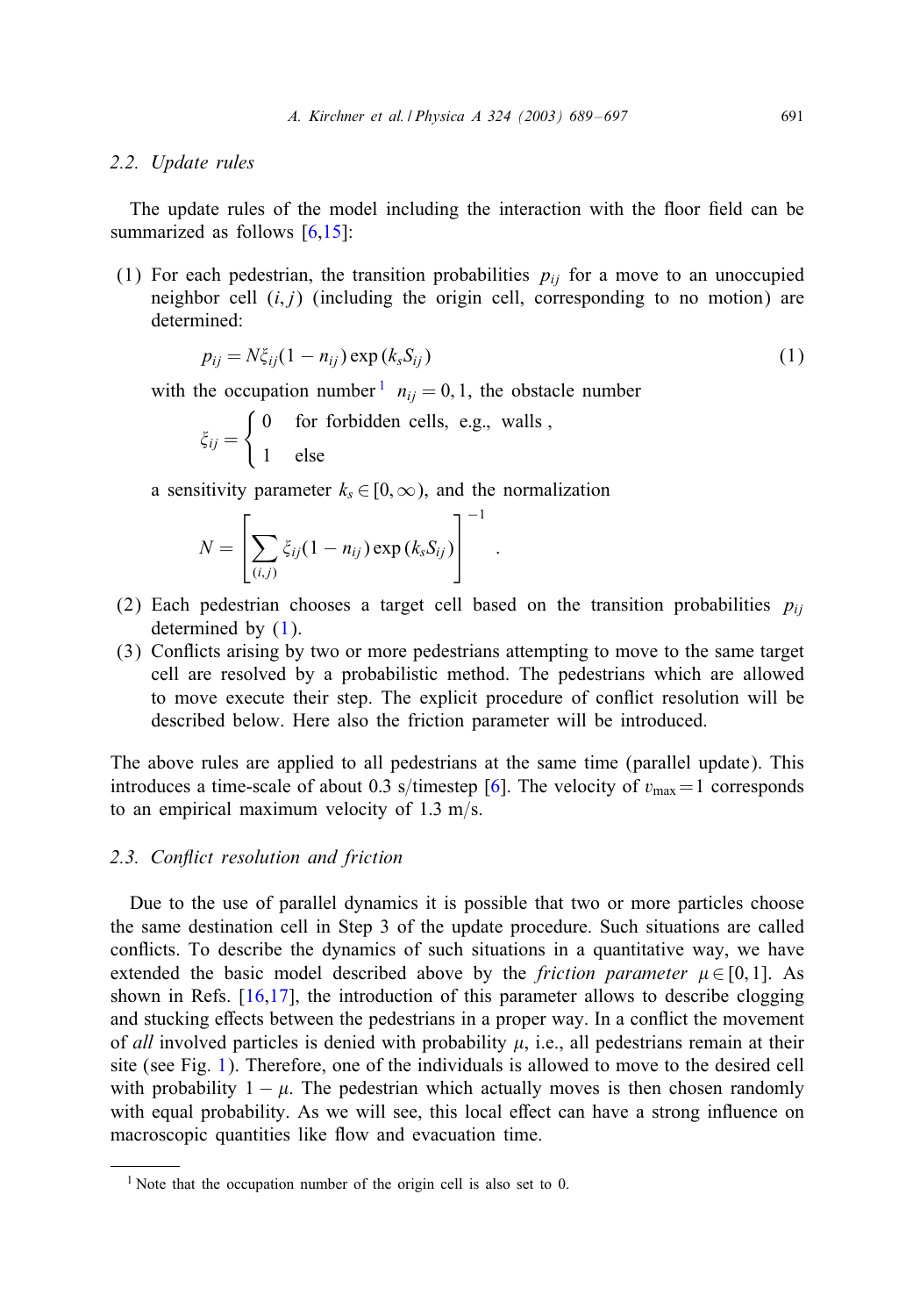<span id="page-3-0"></span>

Fig. 1. Refused movement due to the friction parameter  $\mu$ .

# $2.4.$  Influences of  $k_s$  and  $\mu$

In Refs. [\[15,17\]](#page-8-0) results of simulations of the evacuation of a large room with one single door have been presented. Here we want to focus on the effects of a variation of the two parameters  $k_s$  and  $\mu$ . In Ref. [\[15\]](#page-8-0) it has been argued that the coupling strength  $k_s$  can be interpreted as the degree of information about the environment of the pedestrians. In an evacuation situation for  $k_s \rightarrow 0$  the pedestrians do not sense the field S. Therefore, they do not have any guidance through the surroundings and perform a pure random walk which leads to maximal evacuation times. On the other hand, for  $k_s \to \infty$  they have full information about the shortest distance to the door and the evacuation time converges towards a minimal value. The movement of the particles becomes deterministic. We want to emphasize that  $k<sub>S</sub>$  cannot only be interpreted as a measure of information about the environment, but also as *motivation level*. Even if one has complete knowledge about the location of an exit one might just stroll there in cases where there is no need to hurry. The latter interpretation of  $k<sub>S</sub>$  is more appropriate for the situation studied in this paper.

Using the simple example of motion along a corridor we want to exemplify the influence of the parameter  $k<sub>S</sub>$ . The motion of pedestrians in +x-direction can be described by a static floor field  $S_{ij} = i$ , i.e., the field increases linearly in the direction of motion and is constant orthogonal to it. The effective walking speed of a single pedestrian is then approximately given by the probability  $P(v_x > 0)$  that the motion occurs in positive x-direction, or explicitly,

$$
v_{\text{eff}} = P(v_x > 0) = \frac{e^{k_s}}{3 + e^{k_s} + e^{-k_s}} \tag{2}
$$

For  $k_s \to \infty$  one has  $v_{\text{eff}} \to 1$ , i.e., a deterministic motion. On the other hand, for  $k_s = 0$  one finds  $v_{\text{eff}} = 0.2$ , corresponding to an isotropic random walk.

The friction parameter  $\mu$  shows its influence only in interactions between particles, namely in conflict situations. An increased  $\mu$ -value leads to a mutual hindrance of the pedestrians, e.g., due to rude combating for the unoccupied target sites near the exit. So a strong coupling to S together with a high  $\mu$  value describes a competitive situation, where an ordered outflow is inhibited due to local conflicts and misbehavior near bottlenecks or doors, resulting in high egress times. Such situations are well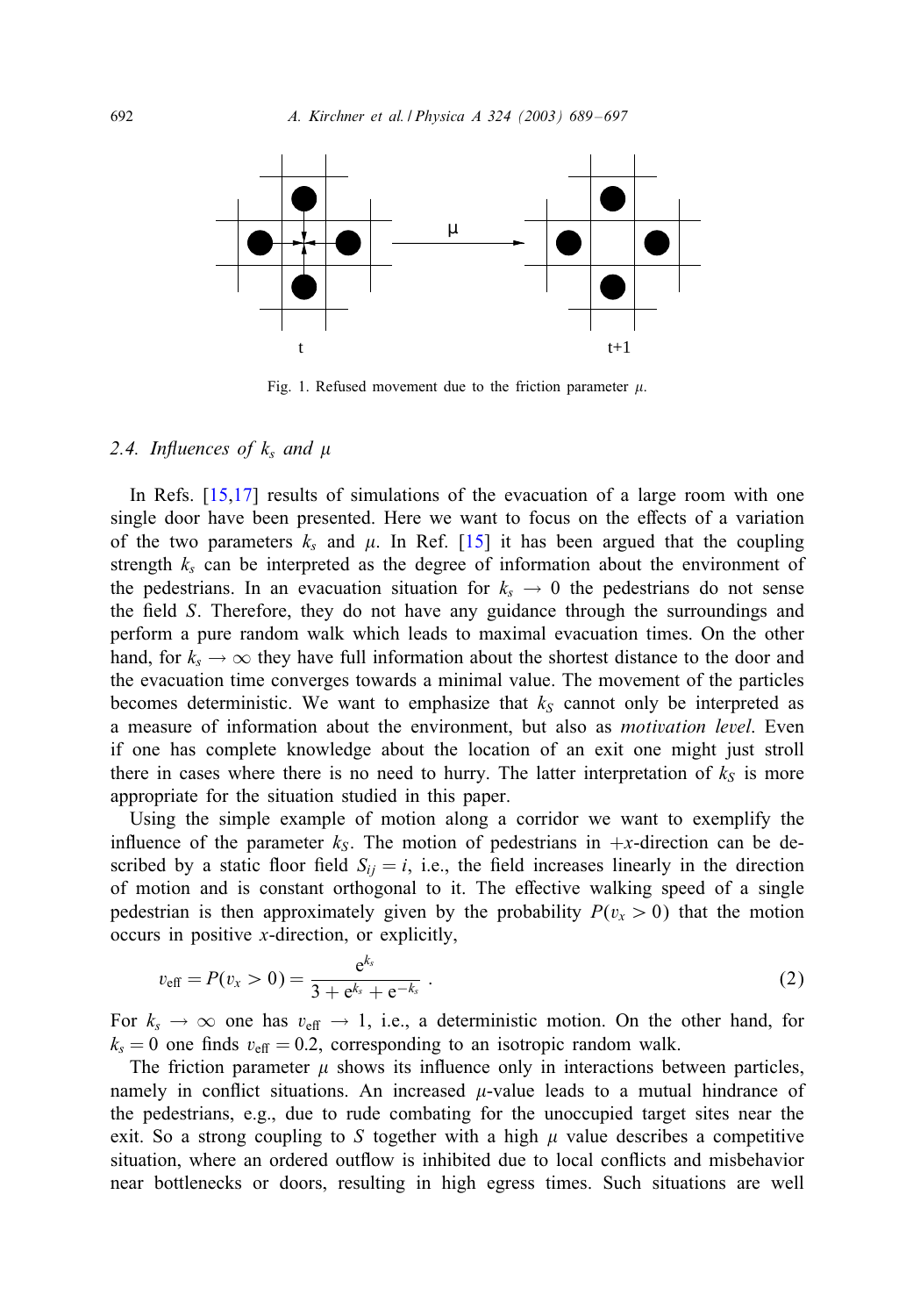<span id="page-4-0"></span>

Fig. 2. Evacuation time as function of the sensitivity parameter  $k_s$  for different  $\mu$  values. The initial density is  $\rho = 0.3$ .

known from emergency evacuations due to fire or other reasons in sports arenas or on passenger vessels.

Note that the parameters  $k<sub>S</sub>$  and  $\mu$  have opposite effects: increasing  $k<sub>S</sub>$  increases the effective velocity, whereas increasing  $\mu$  decreases it. This competition can be seen from Fig. 2, where the influence of an the coupling strength to S for fixed  $\mu$  values is shown. For  $k_s \rightarrow 0$  conflicts between the particles are not very important for the dynamics, especially the evacuation time. Due to the random walk nature of the motion, close to the exit only a few conflicts occur. For  $\mu \to 1$  the number of unsolved conflicts increases with  $k<sub>s</sub>$ . This results in stucking and clogging phenomena and increases evacuation times. For  $\mu = 0.9$  (Fig. 2) one therefore finds a *minimal* evacuation time for an intermediate coupling  $(k_s \approx 1)$ .

In the following section, we present simulation results concerning the dependency of the egress time of a room on  $k_s$  and  $\mu$ . As we will see one can distinguish competitive and non-competitive behavior of the pedestrians by varying  $k_s$  and  $\mu$ .

## 3. Modeling of competitive and cooperative behavior via friction

## *3.1. Experimental results*

One very interesting experimental result [\[14\]](#page-8-0) shows that the motivation level has a significant influence on the egress time from a narrow body aircraft. The experiment was carried out with groups of  $50-70$  persons, where in one case (competitive) a bonus was paid for the first 30 persons; in the non-competitive case, no bonus was paid. The time of the 30th person reaching the exit was measured ( $t_{\text{comp.}}$  and  $t_{\text{non-comp.}}$ , resp.) for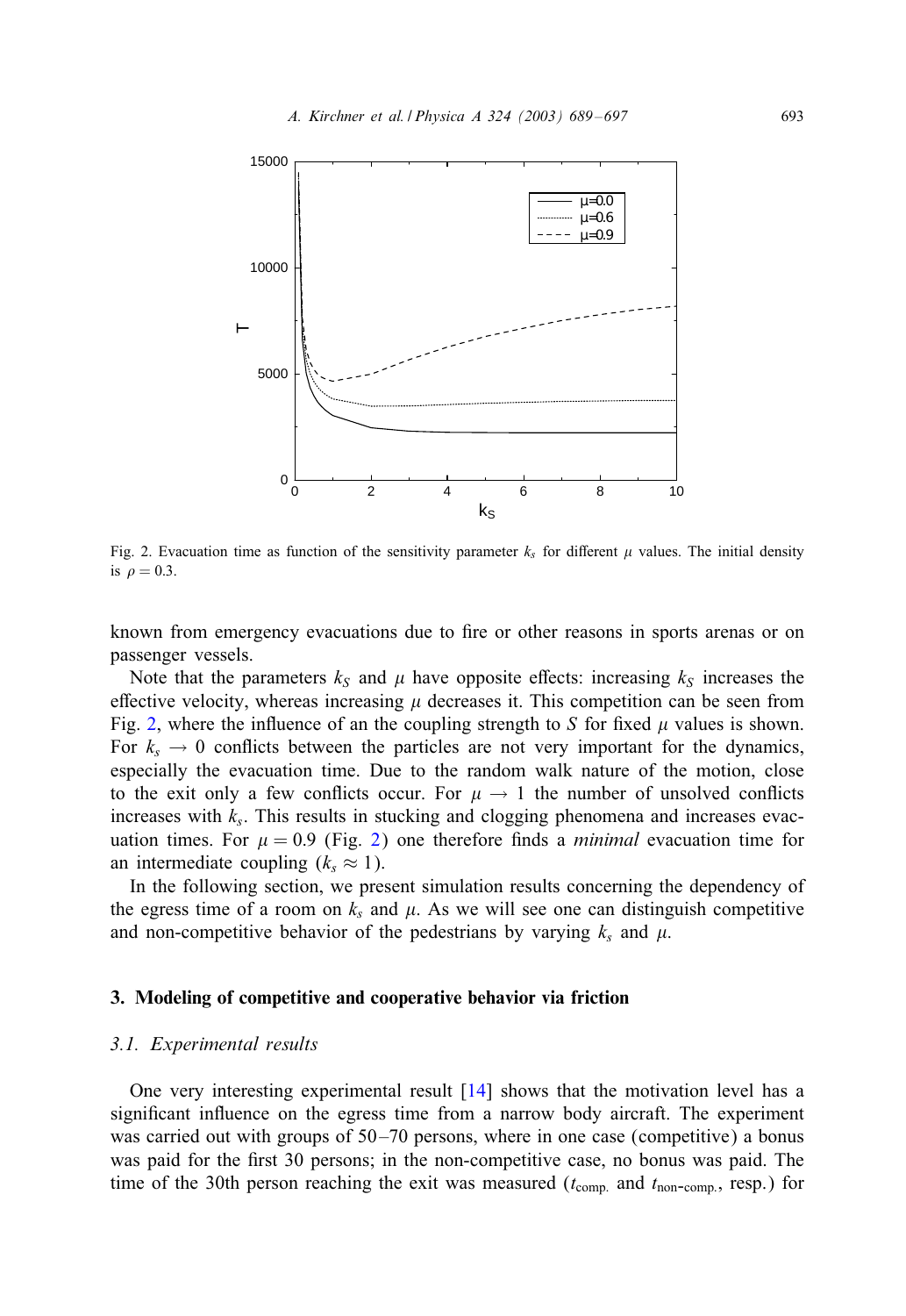

Fig. 3. The evacuation time for an aircraft increases with decreasing aperture width, as has been shown in experiments [\[14\]](#page-8-0). For non-competitive situations, this decrease is rather smooth. However, if there is competition, at a certain aperture width ( $w_c \approx 70$  cm) the increase in the egress time is quite drastic and the performance is worse than in the case of cooperation. The error bars indicate the standard deviation for the mean value of several measurements.

variable exit widths w. The main result is

$$
t_{\text{comp.}} > t_{\text{non-comp.}} \quad \text{if } w < w_c \,, \tag{3}
$$

$$
t_{\text{comp.}} < t_{\text{non-comp.}} \quad \text{if} \quad w > w_c \tag{4}
$$

where  $w_c$  was determined experimentally to be about 70 cm (see Fig. 3). This shows that competition is beneficial if the exit width exceeds a certain minimal value. For small exit widths, however, competition is harmful. The question arises, how the motivation level can be represented in a CA model.

Within the framework of the model described above, competition is described as a increased assertiveness (large  $k<sub>s</sub>$ ) and at the same time strong hindrance in conflict situations, i.e., large  $\mu$ . Cooperation is then represented by small  $k_s$  and vanishing  $\mu$ . This allows to quantitatively distinguish competition from cooperation and compare the experimental results to simulations.

## *3.2. Comparison between simulation and experimental results*

In the following, we try to reproduce the experimental results qualitatively using a simplified scenerio. Instead of a real airplane we simulate an evacuation from a room without additional internal structure. The size of the room is  $63 \times 63$  cells with an exit located at the center of one wall. The distinction between competitive and non-competitive behavior is made by setting  $k_s = 10$  and  $\mu = 0.6$  for the first, and  $k_s = 1.0$  and  $\mu = 0$  for the latter. Competition therefore means high assertiveness as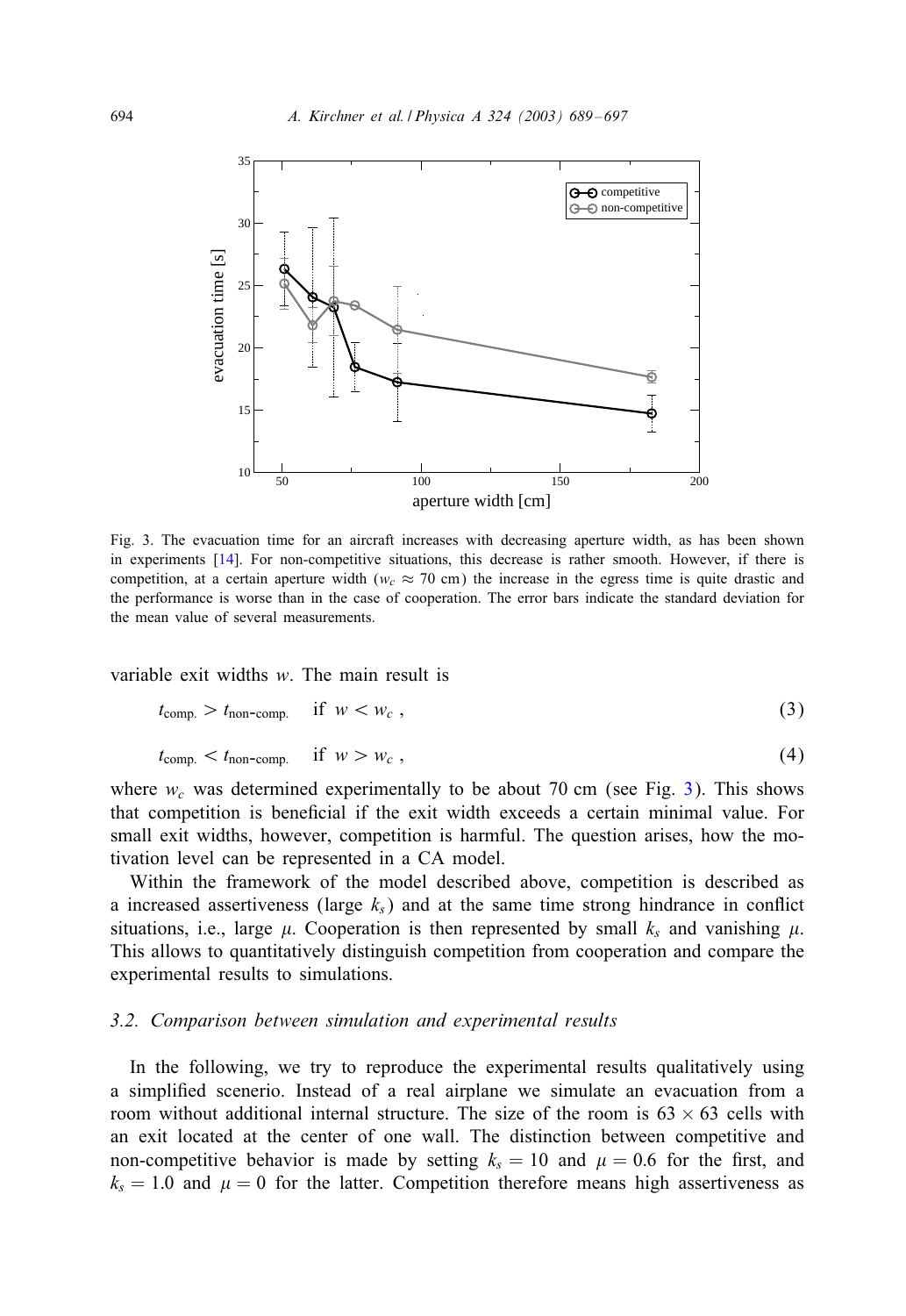

Fig. 4. Average egress times for variable door width w. For the competitive case (full line)  $k_s = 10$  and  $\mu = 0.6$  has been chosen, and for non-competitive behavior (dotted line)  $k_s = 1.0$  and  $\mu = 0$ .

well as the possibility of having only losers and no winner in conflicting situations. Fig. 4 shows typical average evacuation times for the non-competitive and the competitive regime with an initial particle density of  $\rho = 0.03$  (116 particles). The door width is variable and ranges from 1 to 11 lattice sites. Clearly the simulations are able to reproduce the observed crossing of the two curves at a small door width qualitatively.

As can be seen from the two curves in Fig. 4 for  $\mu = 0$ , increasing  $k_s$  alone always decreases  $t_{\text{egress}}$ . The effect is therefore only obtained by increasing both,  $k_s$  and  $\mu$ .

In summary, we have two influences that determine the egress of persons and the overall evacuation time in our scenario: On one hand, the walking speed (controlled by the parameter  $k_s$ ) and, on the other hand, the friction (controlled by  $\mu$ ). These parameters depend in a different way on the door width: the influence of the friction dominates for very narrow doors which leads the crossing shown in Fig. 4.

It should be emphasized that conflicts close to the exit are most important (see Fig. [5\)](#page-7-0) since they have a *direct* influence on the evacuation time. Therefore, in case of competitive behavior and narrow doors it is important to find other means in order to reduce the number of conflicts occurring at the exits.

## 4. Conclusion

We have employed the concept of friction to model competitive egress behavior in 2D CA simulations. The parameter  $\mu$  determines the probability of having a winner in a conflict. Large values of  $\mu$  allow to represent the disadvantageous aspects of competition, e.g., increasing the overall loss. On the other hand, increased assertiveness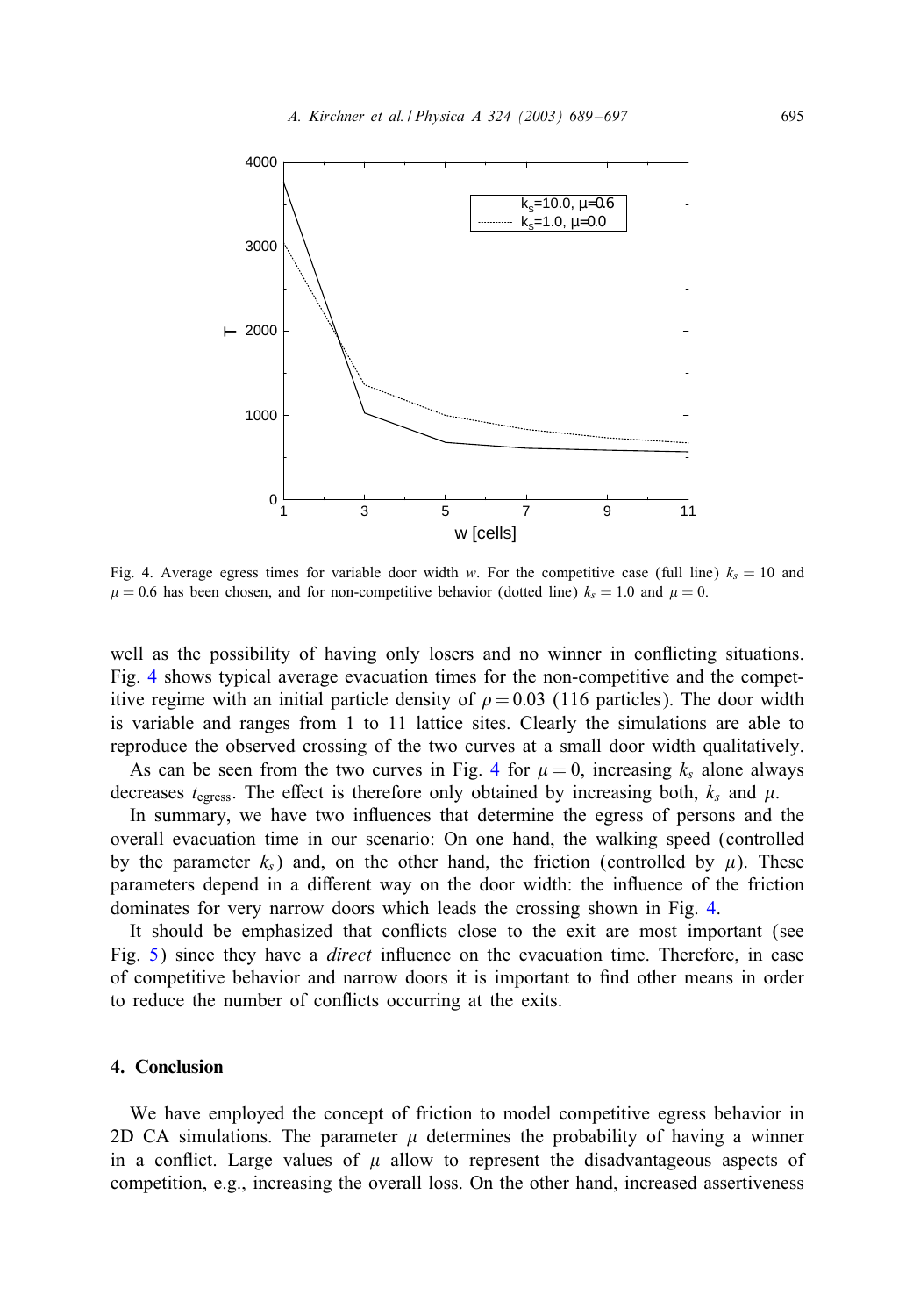<span id="page-7-0"></span>

Fig. 5. This figure illustrates how high competition (right) can lead to a slower egress than low competition (left) for small door width. If the door width is increased to  $3a$  then higher competition performs better, since the high assertiveness leads to a more direct movement towards the exit and outweighs the loss due to friction.

leads to higher walking speeds in the competitive case. These two aspects compete and there relative importance for the egress time is determined by the width of the exit. The astonishing result—which was first obtained experimentally and is reproduced here by simulations—is the existence of a critical exit width  $w_c$ . Competitive behavior that leads to lower egress times for  $w > w_c$  produces higher egress times than the non-competitive behavior for  $w < w_c$ . Furthermore, without friction (i.e.,  $\mu = 0$ ) this distinct aspect of egress situations cannot be obtained in the framework of the CA model. Therefore, the model presented is minimal in the sense that all its characteristics are necessary for reproducing phenomena observed in reality.

The phenomenon is based on a cooperative effect. For low densities, there are few conflicts and friction does not impede the motion of a single pedestrian. However, if pedestrians interact with each other conflict solution (covered by  $\mu$ ) is of major importance. This could be interpreted in a game theoretical way if the average number of winners which is given by  $1 - \mu$  is equated with the payoff. Further research along those lines could provide interesting insights into the common aspects of pedestrian dynamics and social behaviour theories.

Furthermore, it would be interesting to search for a similar effect in granular materials. Although several experimental and theoretical studies of granular flow through an aperture of discharge from a hopper exist, see e.g., Refs. [\[18–20\]](#page-8-0), it is generally assumed that the grains are much smaller than the aperture. We expect that for a width of the same order of the grain size a similar effect as described here can be observed.

## **References**

- [1] M. Schreckenberg, S.D. Sharma (Eds.), Pedestrian and Evacuation Dynamics, Springer, Berlin, 2001.
- [2] D. Helbing, Rev. Mod. Phys. 73 (2001) 1067.
- [3] T. Nagatani, Rep. Prog. Phys. 65 (2002) 1331.
- [4] D. Helbing, P. Molnar, Phys. Rev. 51 (1995) 4282.
- [5] L.F. Henderson, Nature 229 (1971) 381.
- [6] C. Burstedde, K. Klauck, A. Schadschneider, J. Zittartz, Physica A 295 (2001) 507.
- [7] H. Klüpfel, T. Meyer-König, J. Wahle, M. Schreckenberg, in: Proceedings of the Fourth International Conference on Cellular Automata for Research and Industry, London, Springer, Berlin, 2000, pp. 63–71.